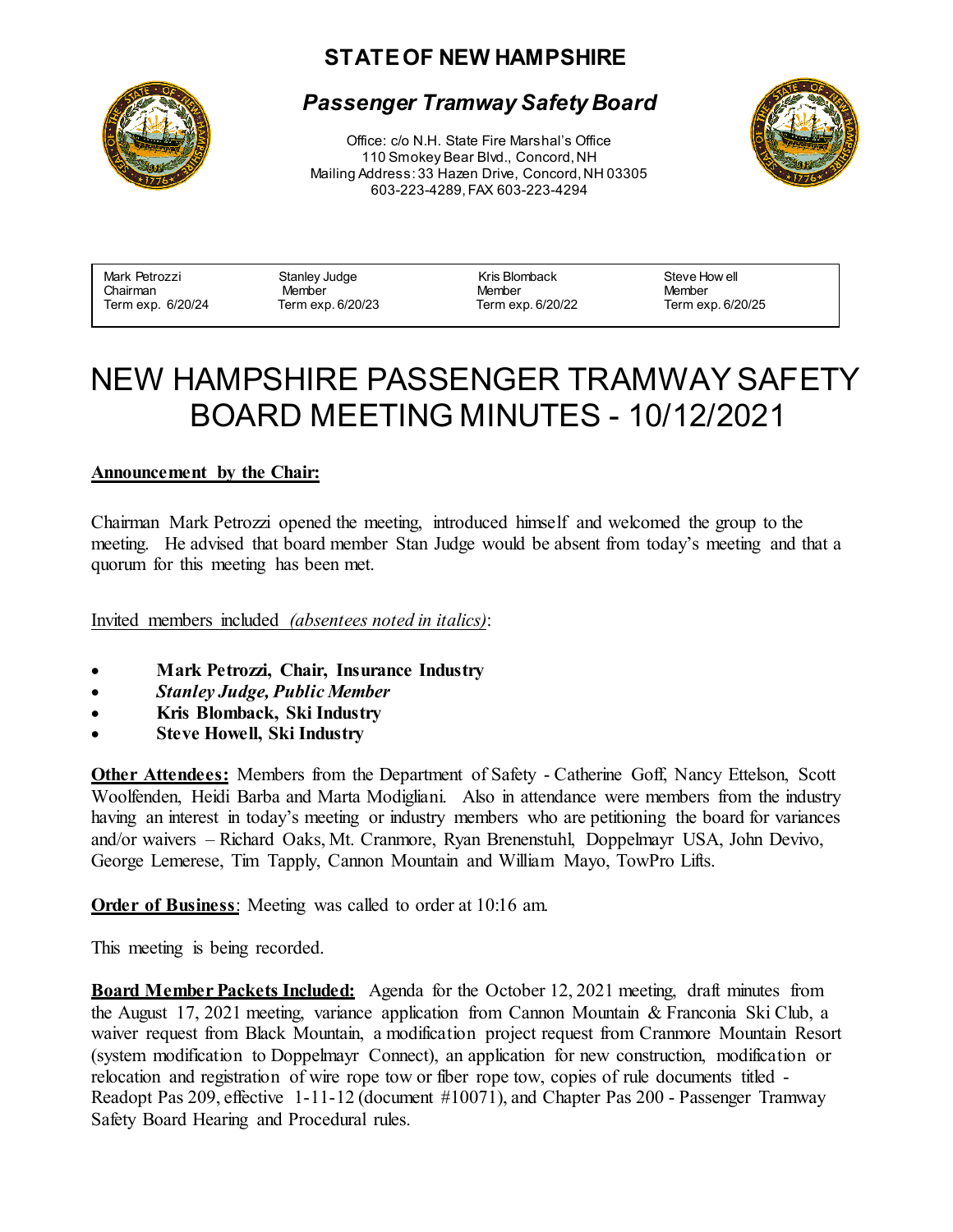**On a Motion**: Kris Blomback motioned to accept the minutes of August 17, 2021. Steve Howell 2<sup>nd</sup> the motion. All in Favor. Motion Carried.

#### **New Business:**

#### a. **Cranmore: Request to delay 7 year testing, skimobile Express**

This request is to delay 7 year testing, skimobile express – Can this testing be delayed until 2022.

An overview was provided by Ryan Brenenstuhl, Doppelmayr USA who provided information on upgrades of Doppelmayr products, electrical, hydraulics, anti-collision derailing mechanisms, restraining bars, installing the newest generation of controls, etc. – Updates would take approximately 2 months to complete.

Todays request is to delay the load test.

**On a Motion:** Steve Howell motioned to allow Cranmore to delay the load test by one year on the 1995 Doppelmayr 4, Tram  $# 3$ . Kris Blomback  $2<sup>nd</sup>$  the motion. All in favor. Motion Carried.

#### b. **Cannon Mtn: Request for operational allowances for Valar T-Bar**

An overview/reasoning was provided by John Devivo, Timothy Tapply, and George Lemerese. There are 2 parts to the request 1.) Seeking an acception for loading and unloading of U8 and U10 skiers and riders to load and unload the Valar T-bar at 8:30am for Cannon and Franconia club activities. This would take place prior to Cannon Mountain opening. 2.) Provide a tow path crossing that would be groomed/maintained and roped off for cross traffic for the specified activities identified in part 1, with specific signage that would identify the pathway.

**On a Motion:** Steve Howell motioned to accept Cannon Mtns request as specified in their proposal presented to the Board that would allow for specific rider(s) to be loaded/unloaded at 8:30 am and before the opening of Cannon Mtn. for Cannon and Franconia club activities, and to allow a tow path for the identified activities that would be clearly marked. Kris Blomback 2<sup>nd</sup> the motion. All in favor. Motion Carried.

**On a Motion:** Steve Howell motioned to withdraw his above motion, and present a new motion.

**On a Motion:** Steve Howell motioned to accept Cannon Mtns proposal and require additional modifications be added to the request that would include training of coaches, adding emergency shut down switches, and permanently install a two-way voice communication system between the prime mover control point, drive system building, if any, for loading stations, and unloading stations. The communication shall be functional and audible during operation when the skier(s)/rider(s) are unloaded on the Valar-T-bar at a designated unload area identified as being after tower 4. This acception is for club activities and is limited to a dedicated timeframe of - 8:30am and before opening of Cannon Mtn. to the general public. Also, a tow path crossing is approved for this activity at a designated crossing location just after tower 4. This tow path is to be clearly marked. Kris Blomback 2<sup>nd</sup> the motion. All in favor, Motion Carried.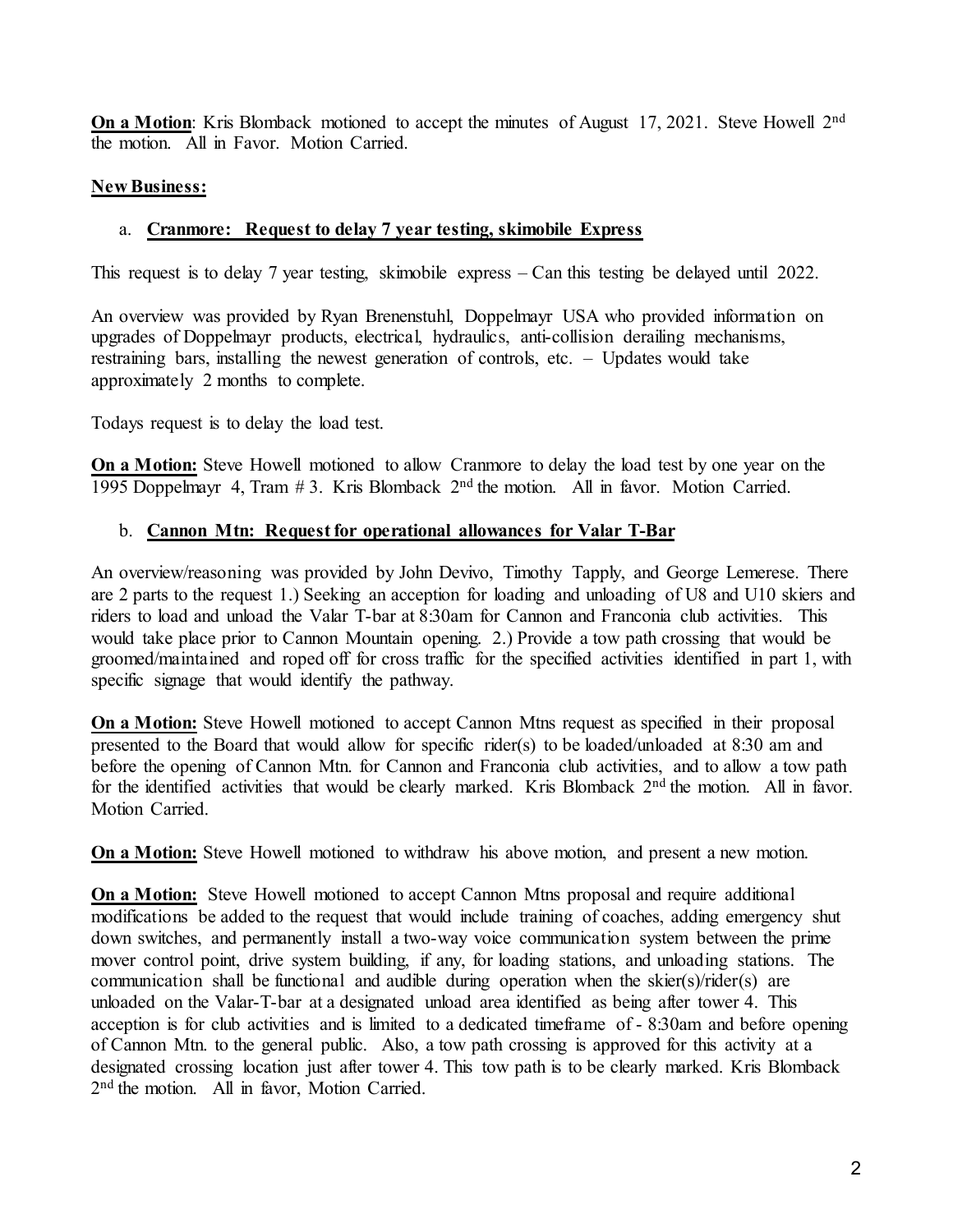#### c. **Black Mtn: Request for a waiver from the chair relocation/clip testing for the 2021-2022 season for Riblet Clips**

The representative for this request was unable to attend todays meeting. With this, the Chair identified the request of Black Mountain as referenced in their letter dated September 8, 2021. This request asks for a waiver of the requirement that they relocate and test Riblet clips. The request is to allow for a 1 year grace period. This request is for the 2021-2022 season only.

**On a Motion:** Kris Blomback motioned to grant the waiver seeking relief from the NDT cycle and relocation requirement. Steve Howell 2<sup>nd</sup> the motion. All in favor. Motion Carried.

**On a Motion:** Kris Blomback motioned to withdraw his above motion, and present a new motion.

Discussion included reference to service bulletins that identify current requirements. Chief Inspector Briggs Lockwood was called for clarification and opinion of this request. As a group, it was discussed - consensus is that it could be allowed as long as it was agreeable that the following year Black Mountain would get back on schedule. A phone call to Black Mtn. GM John Fichera was made. Mr. Fichera agreed that he would double up the following year on the requirements to be back on the regular cycle, if the Board would allowed this waiver request.

**On a Motion:** Kris Blomback motioned to grant the waiver allowing for a 1 year grace period with the agreement that the ski area will be back on track the following year. The GM has verbally agreed to this boards requirement. Steve Howell 2nd the motion. All in favor. Motion Carried.

#### d. **Application for Construction, TowPro: Application for 10 HP model to be used as a demo**

William Mayo addressed the board, advising that he would like to move forward on demoing a portable rope tow system around various locations throughout NH for the 2021-2022 season. He identified changes made to the system and has incorporated suggestions identified during a demo that was provided to most of this group in the past.

The Chair advised that this board could not provide input or take action as the application omits a sign off by a NH P.E.

------------

Heidi Barba and Marta Modigliani reviewed with the Board the legal departments suggested changes to the Passenger Tramway Safety Board's Hearing and Procedural Rules (handout). Six suggested modifications/changes were brought to the Boards attention and discussed.

**On a Motion:** Kris Blomback motioned to approve the recommendations by amending and/or repealing language as discussed. Steve Howell 2nd the motion. All in favor. Motion carried.

#### **Next Scheduled Meeting:**

Our next scheduled Board Meeting is November 16, 2021 – 10:00am at Stockade Lodge, Gunstock Ski Resort. The posting for this upcoming meeting will be taken care of by the legal department. A public hearing needs to be scheduled **after** November 15th.